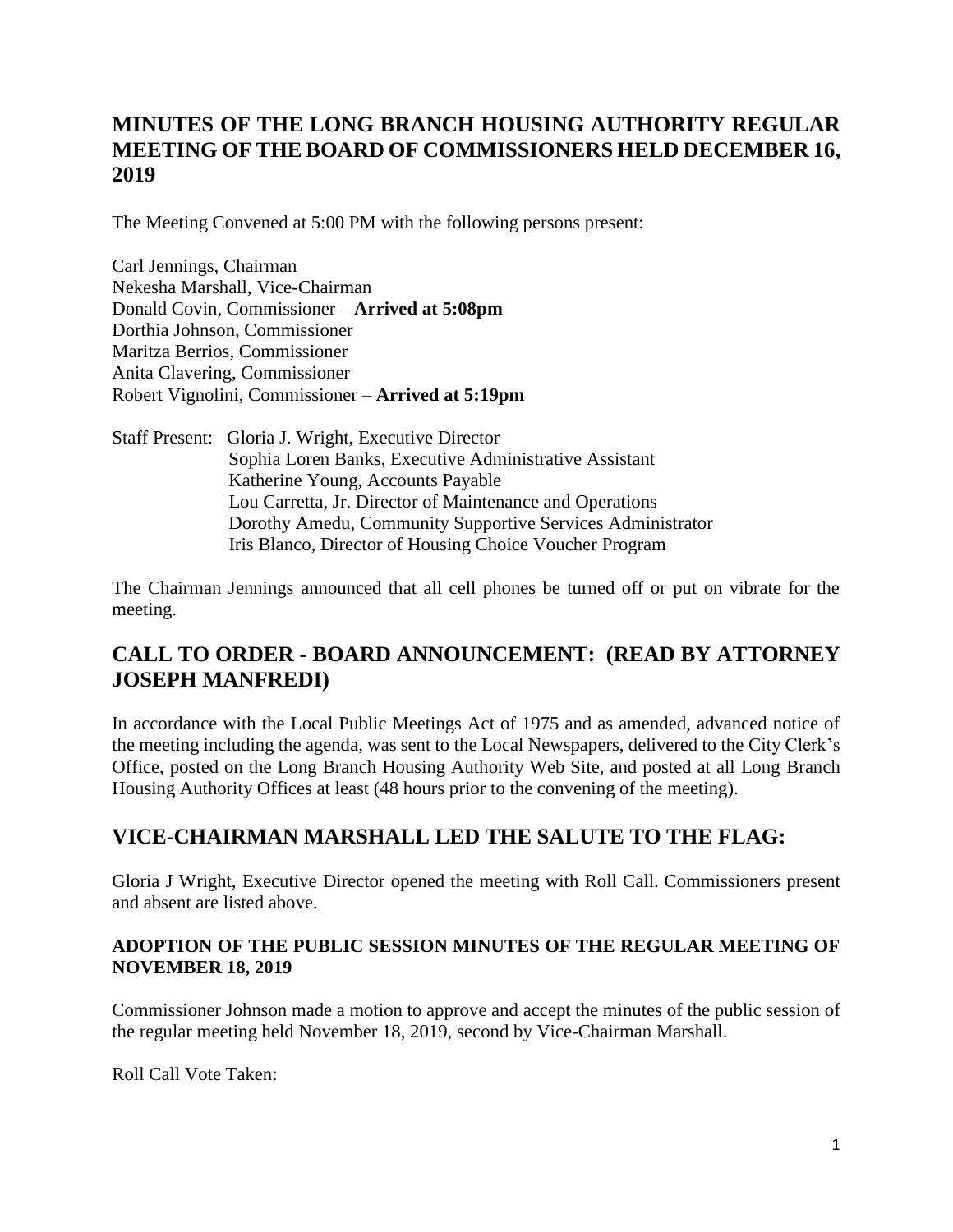Ayes, Commissioners Johnson, Berrios, Vice-Chairman Marshall and Chairman Jennings.

Opposed, None. Abstain, None Absent, Commissioners Covin, Vignolini Motion, Carried.

Public comment was called on this Resolution and this Resolution only, with no response.

# **EXECUTIVE DIRECTORS REPORT:**

Executive Director Wright provided the board with relevant activities and news for the month of November 2019. Executive Director Wright outlined and summarized the Executive Director's Report provided to the Board.

#### **Resolution 12-01-2019 - Resolution approving the list of bills for November 2019, and authorizing the payment of bills**

Vice-Chairman Marshall stated that finance committee has reviewed the List of bills with the Finance Department and that all questions have been satisfied. Vice-Chairman Marshall requested a motion to accept and approve Resolution 12-01-2019 the List of Bills in the amount of **\$1,048,181.17,** Vice-Chairman Marshall motioned, **seconded** by Commissioner Johnson.

Ayes, Commissioners Johnson, Berrios, Vice-Chairman Marshall and Chairman Jennings.

Opposed, None. Abstain, None Absent, Commissioners Covin, Vignolini Motion, Carried.

Public comment was called on this Resolution and this Resolution only, with no response.

**Resolution 12-02-2019 - Resolution approving the transaction, approving travel and accommodations for the month of January 2020 for members of the Board of Commissioners Long Branch Housing Authority and staff to attend conferences and training, authorizing an expenditure of funds, subject to appropriations** 

Commissioner Johnson made a motion to approve and accept Resolution 12-02-2019, second by Commissioner Berrios.

Roll Call Vote Taken:

Ayes, Commissioners Johnson, Berrios, Vice-Chairman Marshall and Chairman Jennings.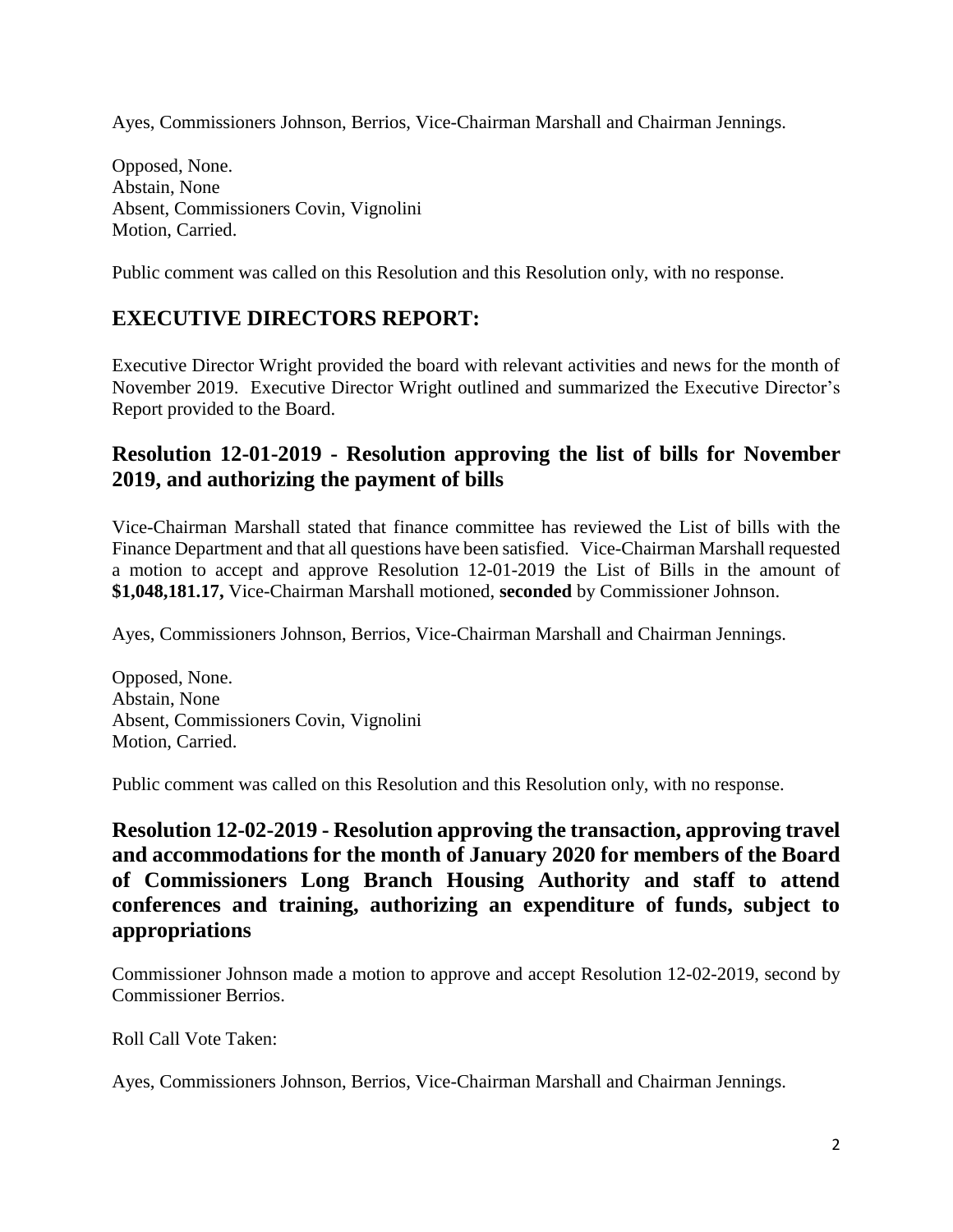Opposed, None. Abstain, None Absent, Commissioners Covin, Vignolini Motion, Carried.

Public comment was called on this Resolution and this Resolution only, with no response.

## **Resolution 12-03-2019 - Resolution approving the transaction and authorizing a write-off of Tenant Account Receivables (TARs) for Calendar Year ending December 31, 2019**

Commissioner Berrios made a motion to approve and accept Resolution 12-03-2019, second by Commissioner Johnson.

Roll Call Vote Taken:

Ayes, Commissioners Johnson, Berrios, Vignolini, Vice-Chairman Marshall and Chairman Jennings.

Opposed, None. Abstain, Commissioner Covin Absent, Commissioner Vignolini Motion, Carried.

Public comment was called on this Resolution and this Resolution only, with no response.

# **Resolution 12-04-2019 - Resolution approving the transaction, and authorizing appointment of a Fund Commissioner for the Long Branch Housing Authority to the Joint Insurance Fund (JIF)**

Commissioner Covin made a motion to approve and accept Resolution 12-04-2019, second by Commissioner Berrios.

Roll Call Vote Taken:

Ayes, Commissioners Johnson, Berrios, Covin, Vice-Chairman Marshall and Chairman Jennings.

Opposed, None. Abstain, None Absent, Commissioner Vignolini Motion, Carried.

Public comment was called on this Resolution and this Resolution only, with no response.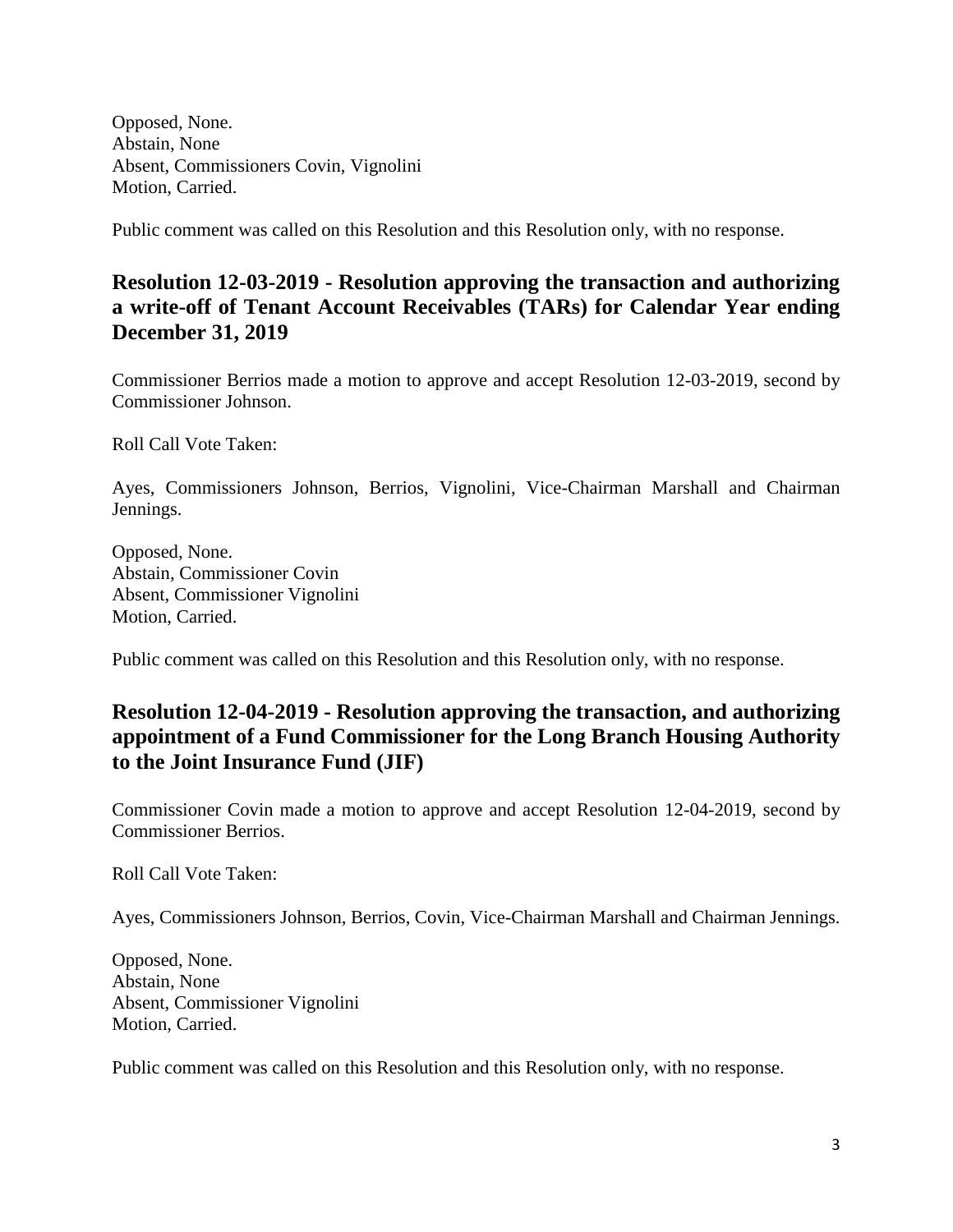# **Resolution 12-05-2019 - Resolution approving the transaction, authorizing the Housing Authority of the City of Long Branch to negotiate an agreement with the Long Branch Board of Education to share services for Internet Technology, authorizing an expenditure of funds**

Commissioner Berrios made a motion to approve and accept Resolution 12-05-2019, second by Commissioner Johnson.

Roll Call Vote Taken:

Ayes, Commissioners Johnson, Berrios, Vice-Chairman Marshall and Chairman Jennings.

Opposed, None. Abstain, Commissioner Covin Absent, Commissioner Vignolini Motion, Carried

Public comment was called on this Resolution and this Resolution only, with no response. Vincent LePore of Long Branch, 33 Ocean Terrace, approached the Board to commend the Authority for utilizing shared services with the Long Branch Board of Education. Further suggesting that the Authority contact David Spaulding on others possible shared service with the City of Long Branch.

Gloria Wright, Executive Director, stated that Mr. Spaulding has contacted her regarding scheduling a meeting.

# **Resolution 12-06-2019 - Resolution approving the transaction and authorizing participation in the 125 Premium Only Plan for employees**

Commissioner Covin made a motion to approve and accept Resolution 12-06-2019, second by Commissioner Johnson.

Roll Call Vote Taken:

Ayes, Commissioners Johnson, Covin, Berrios, Vice-Chairman Marshall and Chairman Jennings.

Opposed, None. Abstain, None Absent, Commissioner Vignolini Motion, Carried

Public comment was called on this Resolution and this Resolution only, with no response.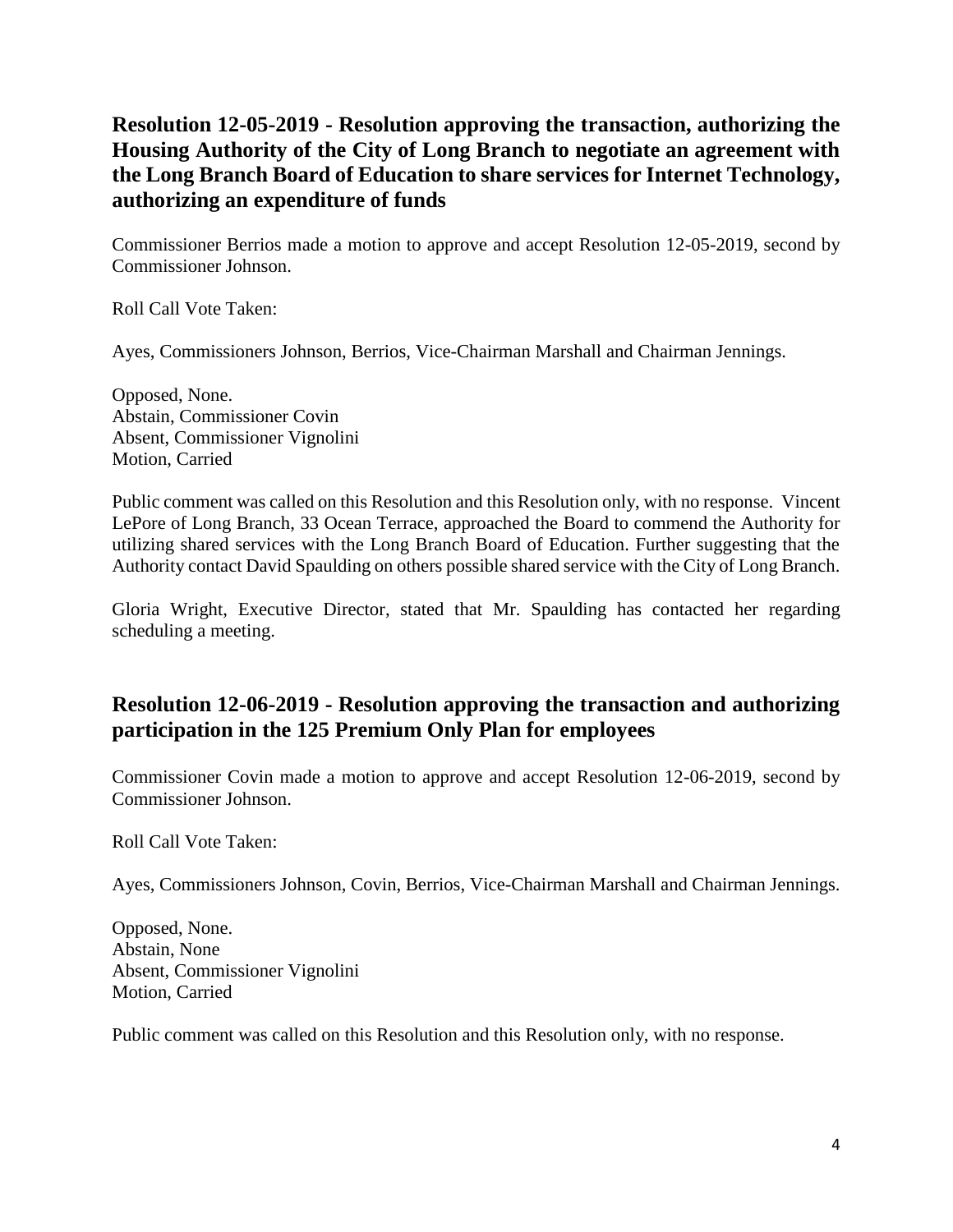## **Resolution 12-07-2019 - Resolution authorizing the transaction, authorizing a contract for supply and delivery of janitorial supplies, authorizing an expenditure of funds in an amount not to exceed \$50,000 per year, subject to appropriations**

Commissioner Covin made a motion to approve and accept Resolution 12-07-2019, second by Vice-Chairman Marshall.

Roll Call Vote Taken:

Ayes, Commissioners Johnson, Berrios, Covin, Vignolini, Vice-Chairman Marshall and Chairman Jennings.

Opposed, None. Abstain, None Absent, None Motion, Carried

Public comment was called on this Resolution and this Resolution only, with no response. Vincent LePore of Long Branch, 33 Ocean Terrace, approached the Board to state that there would be a cost savings to the Authority via shared services with the City of Long Branch.

Chairman Jennings stated that Ms. Wright will be contacting Mr. Spaulding to further discuss shared services through the city.

# **Resolution 12-08-2019 - Resolution authorizing the transaction, authorizing a contract for supply and installation of vinyl siding, gutters, and leaders, authorizing an expenditure of funds in an amount not to exceed \$60,000, subject to appropriations**

Commissioner Berrios made a motion to approve and accept Resolution 12-08-2019, second by Commissioner Johnson.

Roll Call Vote Taken:

Ayes, Commissioners Johnson, Berrios, Covin, Vignolini, Vice-Chairman Marshall and Chairman Jennings.

Opposed, None. Abstain, None Absent, None Motion, Carried

Public comment was called on this Resolution and this Resolution only, with no response.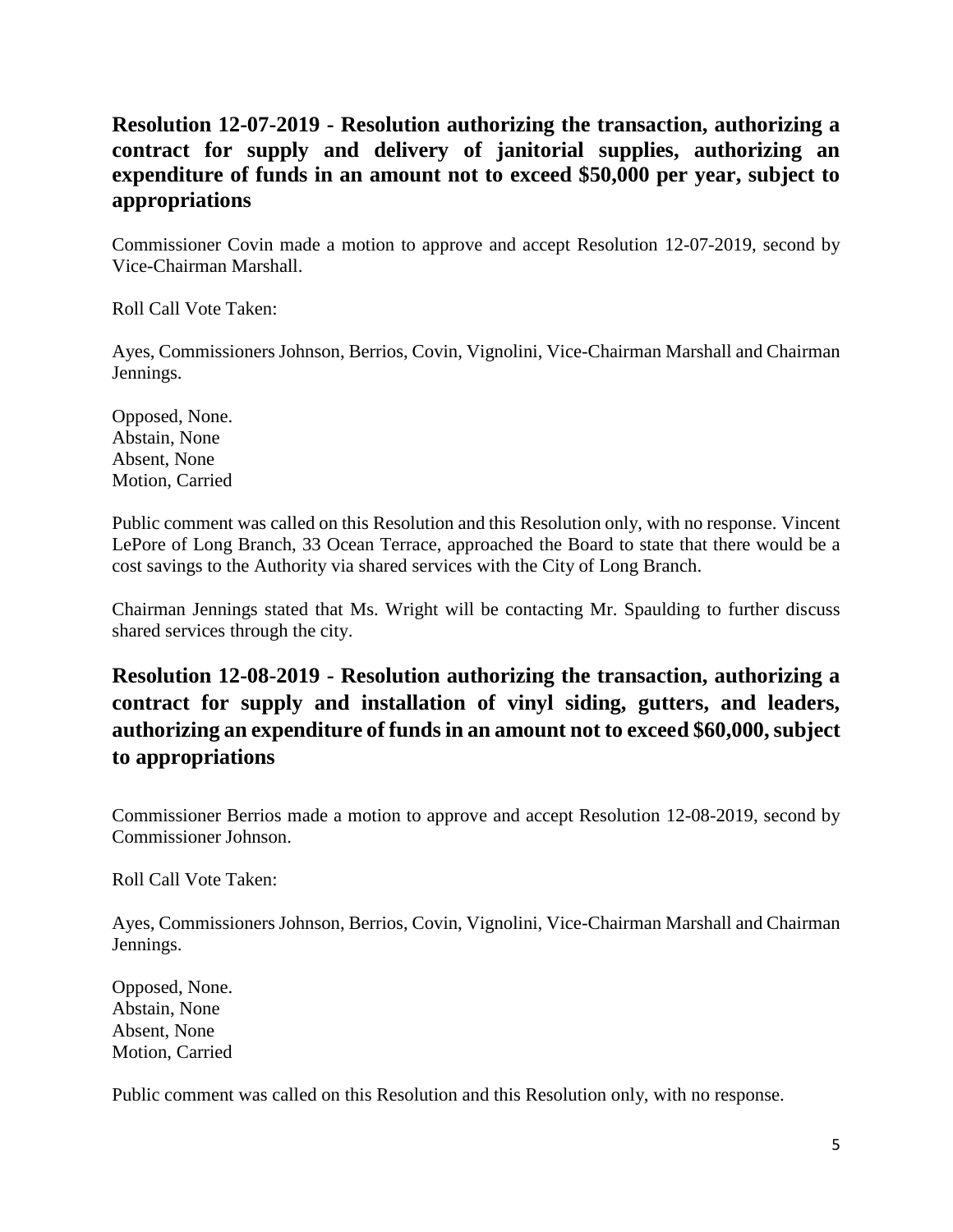# **Resolution 12-09-2019 - Resolution approving the transaction, authorizing an extension of a contract for general legal services, authorizing an expenditure of funds in an amount not to exceed \$15,000, subject to appropriations**

Commissioner Johnson made a motion to approve and accept Resolution 12-09-2019, second by Commissioner Berrios.

Roll Call Vote Taken:

Ayes, Commissioners Johnson, Berrios, Covin, Vignolini, Vice-Chairman Marshall and Chairman Jennings.

Opposed, None. Abstain, None Absent, None Motion, Carried

Public comment was called on this Resolution and this Resolution only, with no response.

# **Resolution 12-10-2019 - Resolution approving the transaction, authorizing an extension of a contract for Fee Accountant, authorizing an expenditure of funds in an amount not to exceed \$15,000, subject to appropriations**

Commissioner Johnson made a motion to approve and accept Resolution 12-10-2019, second by Commissioner Covin.

Roll Call Vote Taken:

Ayes, Commissioners Johnson, Berrios, Covin, Vignolini, Vice-Chairman Marshall and Chairman Jennings.

Opposed, None. Abstain, None Absent, None Motion, Carried

Public comment was called on this Resolution and this Resolution only, with no response.

**Resolution 12-11-2019 – Resolution authorizing the purchase of 10 tickets (\$15.00 per ticket), to be paid from non-federal funds, for the Annual Rev. Martin Luther King, Jr. Guild Soul Food Dinner to be held at the Portuguese Club on Friday, January 17, 2020.**